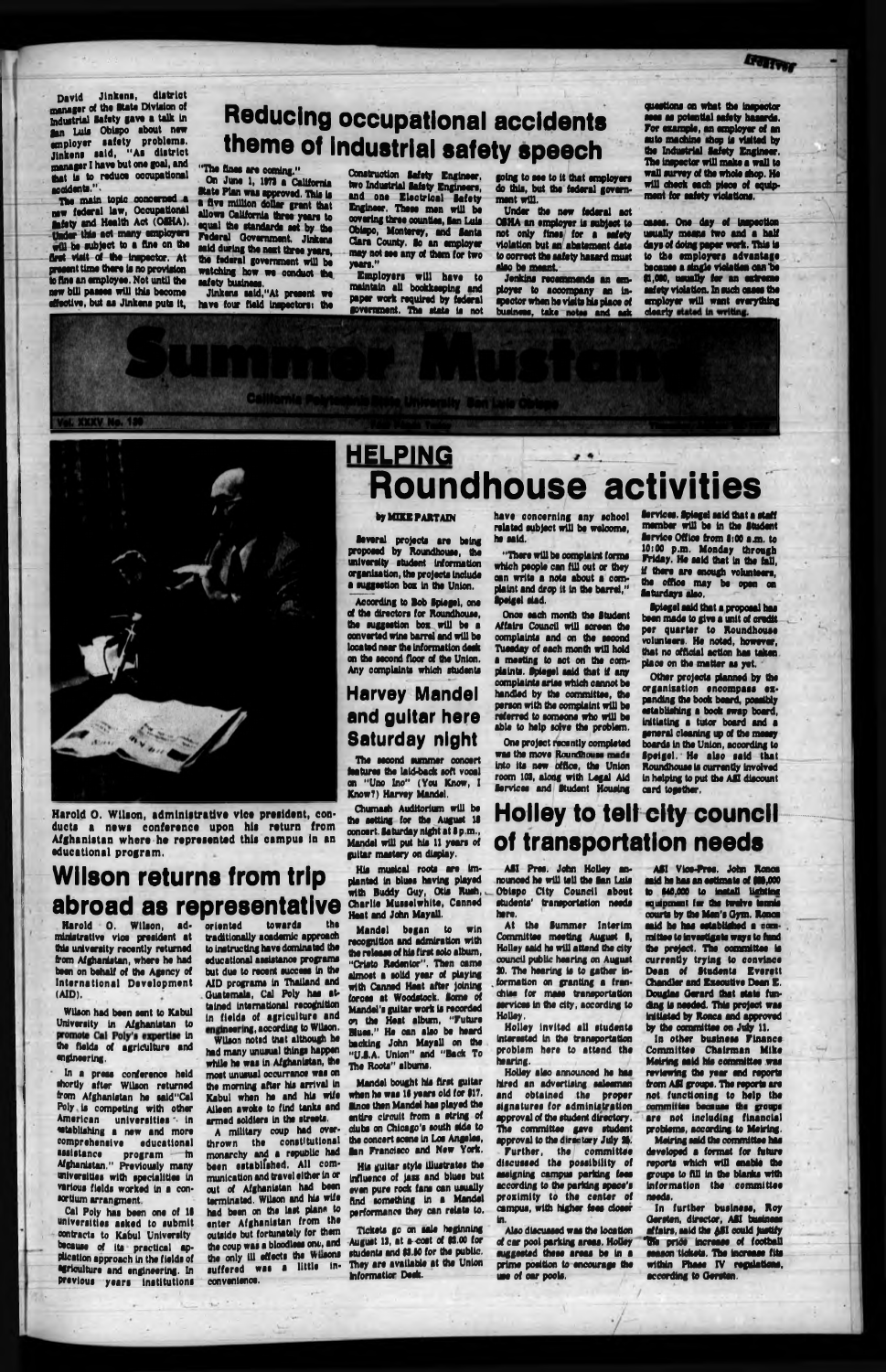

### **Superficial identity and** campus life considered

#### Editor:

A thanks to the girl who gave me this paper in front of the English house.

I just received my grade on the midterm exam in Modern Novel. An okay 46 points out of a good 50 points. I was happy with this and it gave me a background security so that I could express my beliefs in class with a moderate degree of self-confidence. I know I shouldn't be arrogant, but I don't think I was.

Maybe my ideas weren't too accepted, but just as long as I try to articulate and am truthful I feel pretty good about talking. I don't have any gripes. I try to be beyond complaining and rearranging.

I suppose some will consider this a cop-out, but I worked hard as a reactionary in Los Angeles before coming to graduate school

at Cal Poly. If I were to anob (sic) away, the only place I could look to for the basic reality would be a glance at my own life which is my criteria for judging society as it is reflected all in one and one in all.

After my Modern Novel class I came outside to lounge on the lawn. I bummed a smoke off an acquaintance and went off to sit alone. The people around me were speaking of various things. "What is happening this weekend?" was the welcome to a couple of fellas as their friend approached. Two others were talking of Japanese economics. I have a friend who wrote a paper on the Japanese economic relationship with the United States. He said, "When the United States sneezes, Japan catches a cold."

A beautiful girl, tall and slim, walked past me. I wanted to say,

"That's a pretty dress!" I was too shy and didn't. She walked over to a male companion laying on the lawn, below me near the drain. He rose his chest supported by his arms to greet her arrival. though he didn't seem excited to see her.

My girlfriend had a dress like that but it was atolen from her. She had made it herself, and she knows, that even though she was bitter, she had no right for revenge either against another or by causing heartache to herself.

Today the sun is out in a full blue sky, the grass is bright green and the trees are alive by the breeze. In the world of space the quiet becomes animated. In the world of time, ideas are projected and life on the leaves. It is great to be a student at Cal Poly, even though that identity is superficial.

#### Zosimos

### **Student pleas** for lost books

**Editor** This letter is a plea to anyone who may have found my books and notes which were taken Tuesday morning from the Men's Gymnasium and probably discarded later.

The books concerned are "Accounting Principles" and "Finite Mathematics," however,.



"Deader than a mackerel." was how Security Chief George Cockriel described this marijuana plant in his office. Cockriel said several of the plants had been confiscated for evidence at the time school closed. He said the case involving this particular plant had been

### **Roundhouse**

is 546-4754.

Fine Seafoods **BIT O' LONDON** and Now The Tender Fresh *fish* & **ARTICHOKE** Chips **295 Senta Resa 544-5444 Galapagos Expedition** 

## **Registration** roll posted for fall

A preliminary list of students eligible for preferential fall registration has been posted in the library foyer. The list includes students who have completed 135 units at the end of apring quarter and are also currently or have previously enrolled in 460 or 461 senior project courses or in Architecture 571 design project COUPROS.

The list will be updated after Summer quarter grades are posted. Students satisfying senior project requirements and completius 135 units at the end of Summer quarter will be eligible



Robert A. Mercer Second Income Specialist 805 544-8546 1226 Kentwood Dr. San Luis Obispo, Ca 93401 **LABRADOR RETRIEVER** PUPPIES A.K.C. ield & Bench Championship **Stock**<br>\$60 528-0688 or 528-0899 G.S.U. **Gay Student Union** P.O. Box 482 STILL HELPING. **STILL HERE!**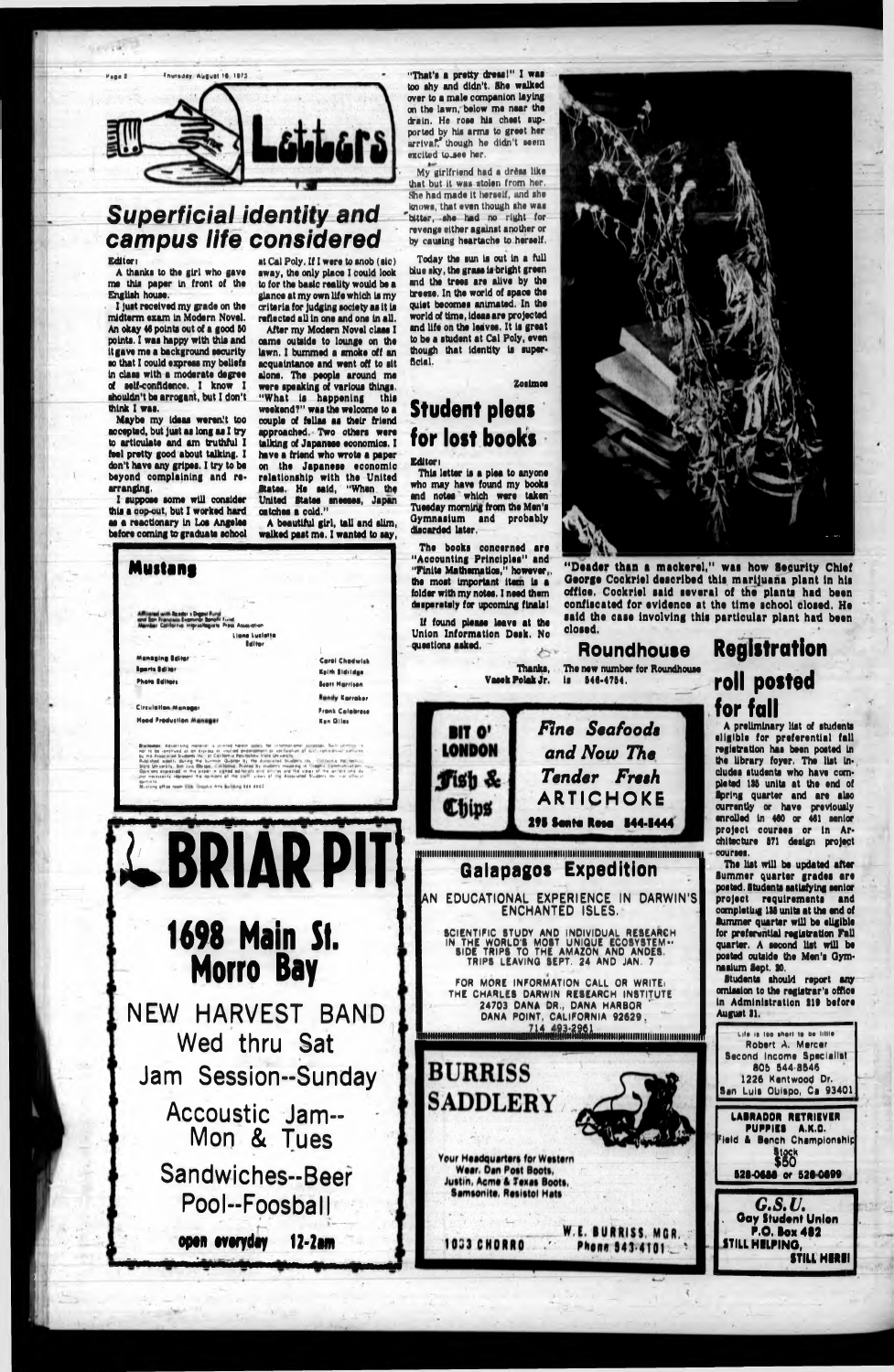#### -Wine Tasting\*

# **Local wineries offer a taste of the** *grape in picturesque surroundings*

Summer time and the livin's ussy... and on a hot San Luis day, kicked back at the pad, what could hit the spot more than a chilled glass of wine made from a local winery.

Rotta, Peaentl and York Mountain are three wineries about 20 miles north on 101 in Tampleton. Its an after school jaunt to discover the tasting rooms of each of these unique wineries.

All three wineries have a history of at least a hundred years. Another similar quality Is that all three are strictly "a family business."

The Rotta winery Is owned and operated by the Mervln. Rotta family. This rustic winery has been in the family since 1905.

The wine story of California has quite an Illustrious past dating back to the founder of the missions . Father Serra planted the first grapes In our state and with much success, the missions produced an acceptable table wine for communion.

The scholarships for U.S. dtisens are paid by the British lovsmmont as an expression of padtude for the Marshall Plan. The two year grants will be swarded to thirty people. Twenty of the awards will be given on a regional basis, four to each of five districts. Another ten will be awarded grants-at-large.

Later on, French gold miners who hadn't struck It rich started tome of Callfronla's first wine traditions.

The scholarships vary depending on which school the student attends. The average •cholar receives \$3,800 per yeas. Applicants may select from 44 whooli in England, Wales, Scotland or North Ireland. The •cholarshlps may be extended for a third year if needed.

> **Expert Porscha •nd VW Repair** ... f

### **Plan promotes foreign study**

Open Tuesday - Saturday •'3 0 am • • pm

Applications for 1974 Marshall Scholarships to study In Britain must bo made by October 23.

The Rotta tasting room is a mammoth redwood tank that was previously used for storing wine—It's very cool and It's a nice atmosphere, too,

Just down the street is the Presenti winery owned and operated by the Presentl and Nerelli family. Presenti seems more sophisticated with more wines to sample besides what Is made on the property.

Applications are available with an explanation of the rules from the British Consulate-General. 120 Montgomery Street, 9th floor, San Francisco, Calif, 94104. Applicants will be screened by regional committees, an Advlsory Council In Washington D.C. and the Marshall Aid Commemoration Commission In

The pride here is the sinfandel and the cabert, the latter which la a silver medal Winner at the state fair. They also buy local grapes plus the 100 acres of vineyards. Presentl, like Rotta, picks the grapes In October.

There la really the feeling of the wine tradition at all three places. At Presentl, I was told how they constantly teat the wine and bottle it when they feel It's ready. It takes about six days making the wine and the maximum It la aged at this winery is seven years.

#### Britain.

Presentl is open from early morning to dusk and /anyone (with an I.D.) Is Invited to sample.

**Bombookaren Fox Olsen** 

# **German Auto**

*J*

**273 Pacific 843-7473**

### **at WHOLESALE PRICES**

There are ton Rotta wines including the very special Old Zinfandel that is aged ten years. They grow two types of grapes: zinfandel and muscat (these varieties, by the way, require no watering),

Rotta took time from his busy schedule to show us the bottling room and storage tanks, "three people can bottle 20 cases a day," ho explained.

It was a really hot and beautiful, day when I visited the wineries. The hills are covered with grape vines, blue sky and the birds singing., .very picturesque and mellow.

> picture tubes-televisicn & radio tubes *l* parti phono needles-recording tape-test equipment tools-c Itlien's band equipment-antennas-masts rotors-speakers-enclosures Sam's photo facte A technical books **SONY TAPE RECORDERS OUR BUSINESS IS PARTS: RADIO, T.V., ELECTRONIC** <u>mid State</u>

> > **Pkane 841-4344** Sen Luis.Ohispe

York Mountain is a little harder to find but well worth the extritrip to complete your winery tour. Qo west from 101 on highway 40 to York Mountain Road, approximately 8 miles.

It's a beautiful drive to this' recently opened winery, along a stream with lush green trees. York Mountain has recently been purchased by Max Goldman and has Just been bottling under that name again,

York Mountain Is concentrating on producing premium wines and although no bottling takes placs there, hopefully next year the grapes on the property will be ready. York had to re-plant the property when *'*Goldman bought It.

I especially liked the tasting room of York. There are a lot of relics from previous years. It Is spacious and has the flavor of a small town bar.

I talked with Pam Knapp at York about the two different types of wines: generic and varietal. Generic usually Implies that the wins Is trying to Imitate a French regional wine. Varietal simply means that the wine must Include 81 percent of the type of grape listed.

There's a lot more to learn about wines that couldn't possibly take place In one day's tour. But It is a beginning, and with these three charming wineries so close, anyone can enjoy playing wine connlssleur.

Guitarist Harvey Mandel will be the featured artist at the 8:00 p.m. August 18, summer program oonoert in Chumash Auditorium. Tickets are available at the Union information desk at \$8 for students and \$8.80 for -non students. Persons under IS years of age must be accompanied by an adult. Pure Food and Drug, a new rock group will also perform at the Saturday concert.







#### **' TV-RADIO-STEREO-HI FI-PARTS**

# Electronic Supply Inc.

543-2770

1441 Monteley San Luis Obispo



OIAMONO WINOt

D/ana



**Hifwere Strati**